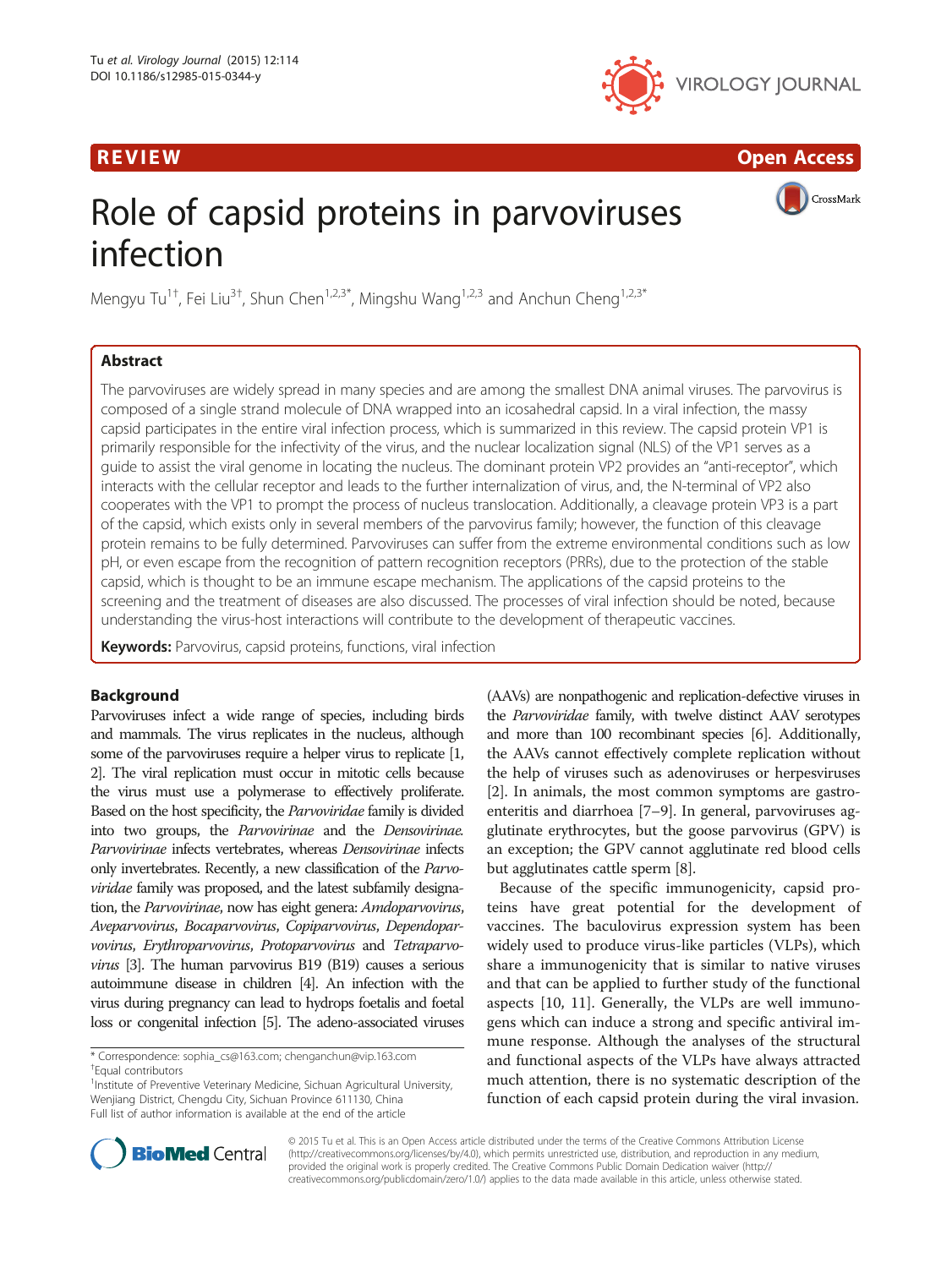In this paper, the genome and the encoding proteins of parvoviruses and the roles of capsid proteins of the viruses in viral infection are summarized, leading to suggestions for possible mechanisms to explain the interactions between virus and host. Moreover, we reviewed the application of recombinant viral capsids to the treatment of diseases.

#### The genome and encoding proteins of parvoviruses

The parvovirus genomes are approximately 5.0 kb in length and is enclosed within an icosahedron capsid  $(T = 1)$ , which is 18–26 nm in diameter. At both ends of the genome, inverted terminal repeats (ITR) are formed by palindromic sequences, which are assembled into different shapes of a hairpin structure (depending on virus). In most of the parvoviruses, the viral DNA encodes two open reading frames (ORF). The ORF1 encodes nonstructural proteins (NS), and the ORF2 encodes two or three viral particle (VP) proteins which assemble the viral capsid; the VP proteins share a common termination codon. However, a few parvoviruses possess more than two ORFs, including, for example, members of the Bocaparvovirus, which have an extra ORF that encodes a nuclear phosphoprotein NP1 [[12](#page-6-0)–[15](#page-6-0)]. The NS protein is a replicate protein that control genomic replication, is cytotoxic to host cells and is a cause of apoptosis [[16](#page-6-0), [17\]](#page-6-0). Successful examples of continuously producing viral particles in cell lines did not occur until a lac repressoroperator system was included, which first successfully overcame the cytotoxicity problem and allowed for stringent regulation of these proteins [[18](#page-6-0)]. The NS1 protein has several replication-related regions, for example, a DNA-binding region, an ATP binding region, a helicase domain and a transactivation domain [[16\]](#page-6-0). In the B19, AAV, minute virus of mice (MVM), canine parvovirus (CPV), porcine parvovirus (PPV), bovine parvovirus (BPV) and GPV, the VP1 contains the entire sequence of the VP2. Compared with the VP2, the VP1 has an extra length of ~140 amino acids at the N-terminal, with a phospholipase  $A_2$  (PLA<sub>2</sub>) domain and an NLS. The VP2 constitutes the primary component of the capsid protein and is highly conserved. The VP3 is a cleavage product that appears after the translation of VP2, and not all the parvoviruses have this protein. Although sequence diversity exists among the different species, these viruses have similar structures as determined by the three-dimensional structures, such as for B19 [\[19\]](#page-6-0), AAV [\[20](#page-6-0)–[27](#page-6-0)], MVM [[28](#page-6-0)], CPV [\[29, 30](#page-6-0)], BPV [[9\]](#page-6-0) and the Aleutian mink disease virus (ADV) [\[31](#page-6-0)].

#### Role of parvovirus capsid in viral infection

The multifunctional capsid is responsible for the adsorption on and the entrance into the host cell, intracellular transport and localization, viral egress and induction of

the immune response. Figure [1](#page-2-0) shows the process of viral infection. In the following sections, the function of each capsid protein during the viral infection will be discussed.

#### VP1 is responsible for viral infectivity

In most parvoviruses, the VP1 N-terminal changes location from internal to being external of the capsid when exposed to some extreme chemical and physical conditions, such as heat or low pH. Moreover, the heat-induced exposure of the VP1 N-terminal is an irreversible process [[32](#page-6-0), [33](#page-6-0)]. The conformational changes of the capsid VP1 and the exposure of the VP1 N-terminal play a considerable role in viral infection. In previous studies with B19, a recombinant capsid VP1 N-terminal with a unique region (VP1u) was readily recognized by a specific monoclonal antibody, whereas the natural capsid was not recognized. Furthermore, after a heat or a low-pH treatment, the native VP1u was accessible to the antibody [[34](#page-6-0)]. These results revealed a primarily conformational difference between the native and recombinant virion for VP1u and preliminarily showed that the B19 VP1u peptides were originally located inside the capsid. Additionally, the CPV and MVM virions exposed the VP1 N-terminal during endosomal trafficking, which also argued that the VP1 Nterminal was initially hidden in the viral capsid [\[33, 35](#page-6-0)]. Mutational experiments confirmed that the VP1 Nterminal of the MVM directly affected the infectivity of the virus [[36](#page-6-0)]. Additionally, the direct effect the VP1 Nterminal on infectivity was observed with AAV-2. The microinjection of wild-type AAV-2 directly into the cytoplasm resulted in low infectivity, but the infectivity improved with the exposure of the VP1 N-terminal, which strongly suggested again that the VP1 N-termini are essential for the intracellular virion to initiate infection [[37](#page-6-0)]. Additional studies revealed that B19 VP1u became external after primary cellular receptor attachment [\[38, 39](#page-6-0)]. Furthermore, the VP1u mediated internalization was a highly restricted process and only occurred in the permissive erythroid lineages, which suggested a viral tropism and pathogenesis [\[40\]](#page-6-0).

The NLS is a nuclear localization signal that assists in the navigation of viruses to the nucleus, which leads to further nuclear translocation. A previous study identified a typical NLS on the VP1 N-terminal residues 4–13 in the CPV and demonstrated that the nuclear translocation was an ATP-dependent process [\[41](#page-6-0)]. An NLS was also identified in the MVM [[36](#page-6-0)]. Moreover, the VP1 Nterminal region of the MVM is composed of four basic amino acid clusters, BC1, BC2, BC3 and BC4. Mutational and biochemical studies determined that BC1 and BC2 exhibited a great potential for nuclear transport [[36\]](#page-6-0). The sequences of the BCs are highly conserved among parvoviruses; thus, we inferred that the BC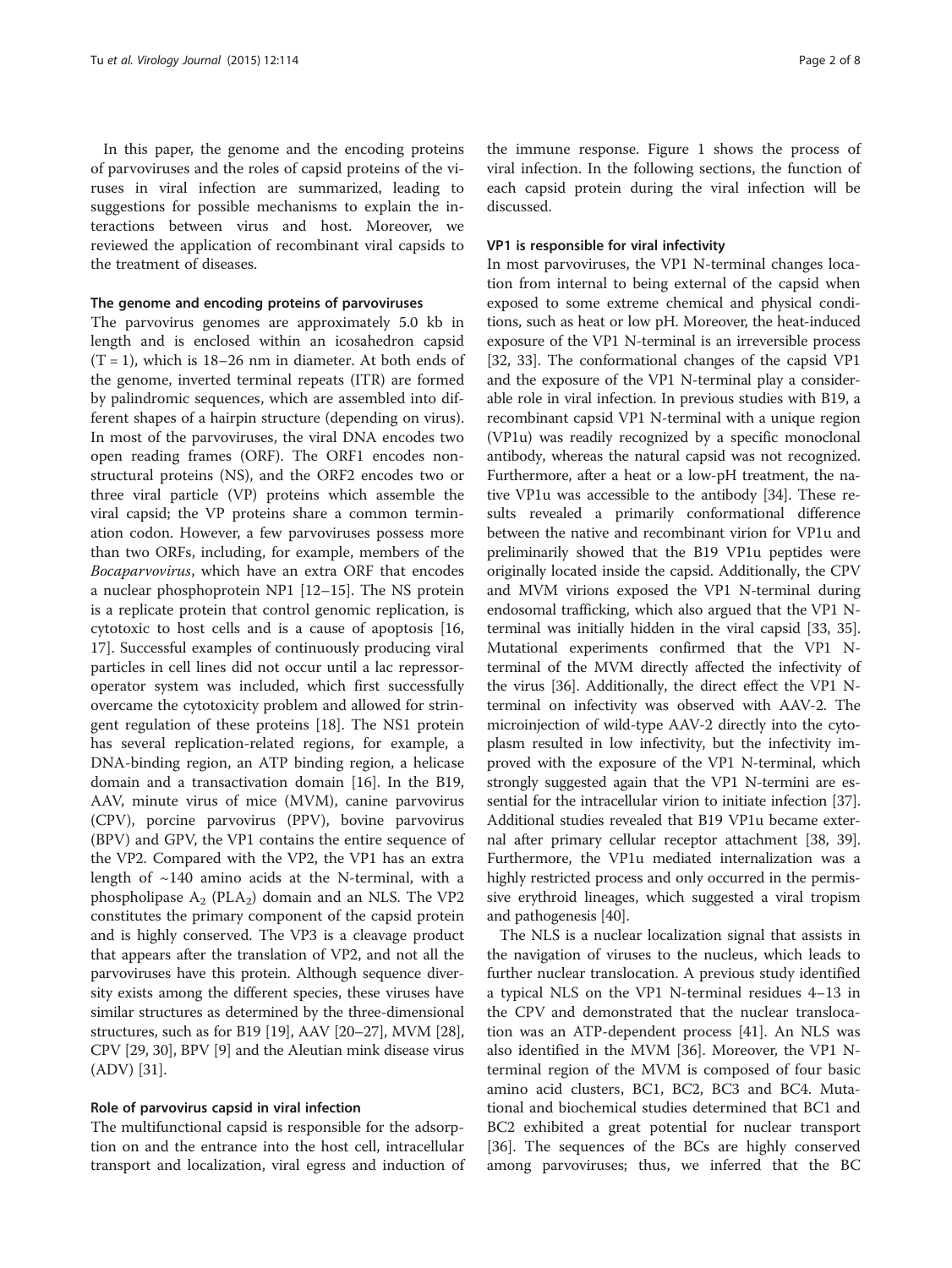<span id="page-2-0"></span>

elements, which contain the NLS, most likely participate in the nuclear transport in other representative parvoviruses, as well. A recent study showed that the PPV was distinctly different from the closely related parvoviruses because the PPV had more than one activated NLS, including a novel nuclear localization motif (NLM) [\[42](#page-6-0)]. One of the NLSs is typically located on the VP1 Nterminal and plays a role in the early steps of infection, whereas the other NLS is a novel NLM that targets the VP2 trimers to the nucleus late in the infection [\[42](#page-6-0)]. Additionally, in the genus *Bocaparvovirus*, the NLSs display some distinct properties in comparison with the other parvoviruses. Direct experiments suggest that the human bocavirus NP1 protein possesses a nonconventional NLS and is capable of transporting β-galactosidase fusion proteins to the nucleus [\[43](#page-7-0)], which indicates that the NP1 plays a role in nuclear translocation. Notably, in ADV, the VP1 binds the DNA, and the virus can not replicate efficiently in the nucleus because of the absence of the NLS [[44](#page-7-0)].

In the majority of parvoviruses, the VP1 N-termini have a secretory  $PLA_2$  (sPLA<sub>2</sub>s) homology domain,

which contains the catalytic site of a  $sPLA_2$  and a conserved  $Ca^{2+}$  binding loop. However, a few of the viruses do not have this motif. The  $PLA<sub>2</sub>$  is a lipolytic enzyme that destroys the membrane and allows the viruses to escape from the lysosome. Additionally, the  $PLA_2$  is located initially within the native capsid but is then turned to the outside after heat or pH treatments [[34](#page-6-0)]. In addition to the conserved amino acids within the VP1u  $PLA<sub>2</sub>$  motif, some nonconserved amino acid residues around the VP1u also have an effect on  $PLA_2$  activity. The B19 mutants of the  $PLA_2$  motif showed a significant decrease in  $PLA<sub>2</sub>$  activity and viral infectivity, which suggested that the  $PLA_2$  played an important role in the B19 life cycle [\[45\]](#page-7-0). Furthermore, in their study, Deng et al. demonstrated that the integrity of the cell membrane was destroyed by  $PLA_2$  in a B19 infection. When the UT7-Epo cells were incubated with purified VP1u proteins, the cell morphology changed with time until finally the change was abrupt, resulting even in death, with an increase in the VP1u treatment. However, in comparison, the cells with mutant VP1u proteins or those in the control treatment did not change [\[46\]](#page-7-0). The identical effect was also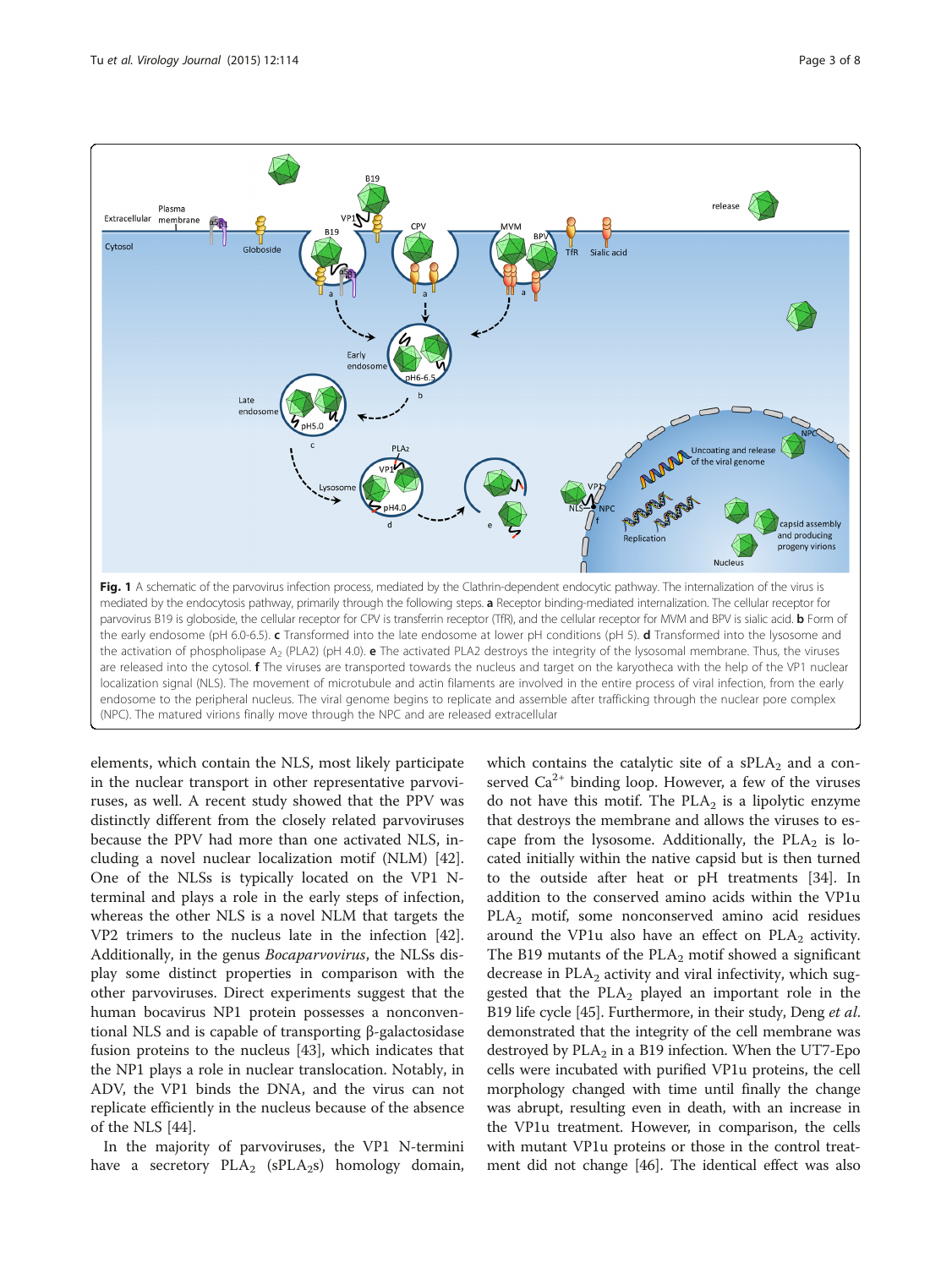validated for the AAV [[47](#page-7-0)]. Additionally, the structural and conformational changes that occurred during the VP1 N-terminal externalization from the inner capsid to the outside were physically revealed [\[48\]](#page-7-0). In a comparison with humans, the question remains whether the same process occurs in animals. In the MVM, the phosphorylation of  $PLA_2$  activity also influenced the stage of virus released from the endosome. After A9 cells were transfected with VP1u mutant infectious clones, the  $PLA<sub>2</sub>$  activity and the MVM infectivity were both abrogated [[49](#page-7-0)]. Similarly in CPVs, when the capsid was incubated with  $PLA<sub>2</sub>$  inhibitors, the infectivity of the CPVs was significantly reduced and the endosome membrane permeability was changed during the period of CPV infection [\[35\]](#page-6-0). These results also demonstrated that  $PLA_2$  activity is essential for effective infection.

#### VP2 participates in the receptor recognition and in nuclear translocation

Viral infection begins with the adhesion of the virus to a cell surface receptor [\[50](#page-7-0)]. In viruses, there is also an "anti-receptor" that is found in the parvovirus VP2 protein, which attaches to the cell receptor and begins internalization (Table [1](#page-4-0)). With the use of the cryo-electron microscopy technique at the resolution of 8-Å, a depression at the icosahedral threefold axes of the B19 VP2 capsid was found, which bound to the cellular receptor globoside [\[51\]](#page-7-0). In the AAV-2, the heparin sulphate proteoglycan is a dominant receptor [[52\]](#page-7-0), which shares a common receptor α5β1 with B19. When the AAV-2 was combined with heparin, at  $\sim$ 18 Å resolution under cryoelectron microscopy, the conformational changes of the capsid were revealed; the tip of the protrusions on the three-fold axes became flat, and the top of the channel located on top of the five-fold axes grew broader [[53](#page-7-0)]. In contrast to B19, there is a distinct "spike" on the threefold axes of CPV VP2, based on observations of the 3D structure. On the VP2 capsid surface, there is a putative receptor-binding region located in a depression with a canyon-like shape. Moreover, one of the binding regions is located between the two icosahedral three-fold axes, and the other binding region is on the five-fold axes [[30\]](#page-6-0). The BPV capsid VP2 showed a common parvovirus feature, obvious protrusions encircling the threefold axes, which indicated a potential site for receptor recognition [\[9\]](#page-6-0). For ADV, the 3D structure of VP2 capsid have been determined to 22 Å resolution, a dimple at the twofold axes was indicated to be involed in the recognition of cellular receptor [[31\]](#page-6-0).

Notably, a new NLS of the B19 virus was located on the VP2 N-terminal, which could facilitate nuclear transport [\[54](#page-7-0)]. In the case of MVM, the VP2 N-terminal also acted as a nuclear export signal (NES) [\[55](#page-7-0)]. In further studies, when the temperature reached a specific level,

the VP2 N-terminal region of the MVM transferred from the inner capsid through the five-fold axes to the outside of the virion [\[56\]](#page-7-0). After a series of conformational changes and the exposure of the NLS and NLM, the VP1 cooperated with the VP2 and formed a trimer with the assistance of VP2-chaperone activity to finally traffic through the nuclear pore complex [\[57](#page-7-0)]. Additionally, the VP2 N-terminal was phosphorylated during the late stage of the MVM life cycle, and therefore, the viruses spread to neighbouring cells efficiently prompted by the activated VP2. Miller et al. hypothesised that the N-terminal of the VP2 together with the NS2 had an influence on the viral egress from the nucleus [[58\]](#page-7-0). In the case of ADV, a D534 residue of the VP2 enabled the ADV-G to replicate in mink, which induced a continuous immune response [[59\]](#page-7-0).

#### VP3 function as a capsid scaffold?

The VP3 generally occurs only when the viral genome has completed the capsid assembly and packaging. In the MVM, the VP3 is generated from the cleavage of VP2 at approximately 25 amino acids from the Nterminal. A trypsin digestion experiment demonstrated that this proteolytic reaction occurred only in the mature virion, with an intact genome. Although the VP1 has an identical proteolytic site, cleavage does not occur [[60\]](#page-7-0). An identical proteolytic phenomenon also appeared in the ADV, but with some dissimilarity. Previous studies showed that during an ADV infection or when the viral capsid only was expressed an extra, an unknown 26 kDa protein was produced, which was recently identified as a split product of the capsid VP1 and VP2. Based on the results, the caspase family was activated during the expression of the ADV capsid proteins, and the caspase-7 response was to specifically cleavage the capsid at a distinct site [[61](#page-7-0)].

The studies on VP1 and VP2 are sufficiently comprehensive, but research on VP3 is lacking, and further studies are required to reveal the discrete functions of this protein. For birds, the VP3 is a prominent protein in both GPV and Muscovy duck parvovirus (MDPV), in which the VP3 induced a distinct immune response [\[62](#page-7-0)]. Recombinant GPV capsid proteins were expressed and purified to apply to an *in vivo* assay, and all of the VLPs induced a strong immune response in the susceptible geese, whereas the VLPs-VP2 and VLPs-VP3 induced higher concentrations of neutralized antibodies than the VLPs-VP1 [[11\]](#page-6-0).

Notably, a 23 kDa protein encoded by the AAV ORF2 promoted the assembly of the VP3 capsid and was named as one of the assembly-activating proteins (AAP). When the AAP was expressed, some of the VP3 was transformed into the nucleus to form the capsid [\[63](#page-7-0)], which indicated that the AAP enabled the transport of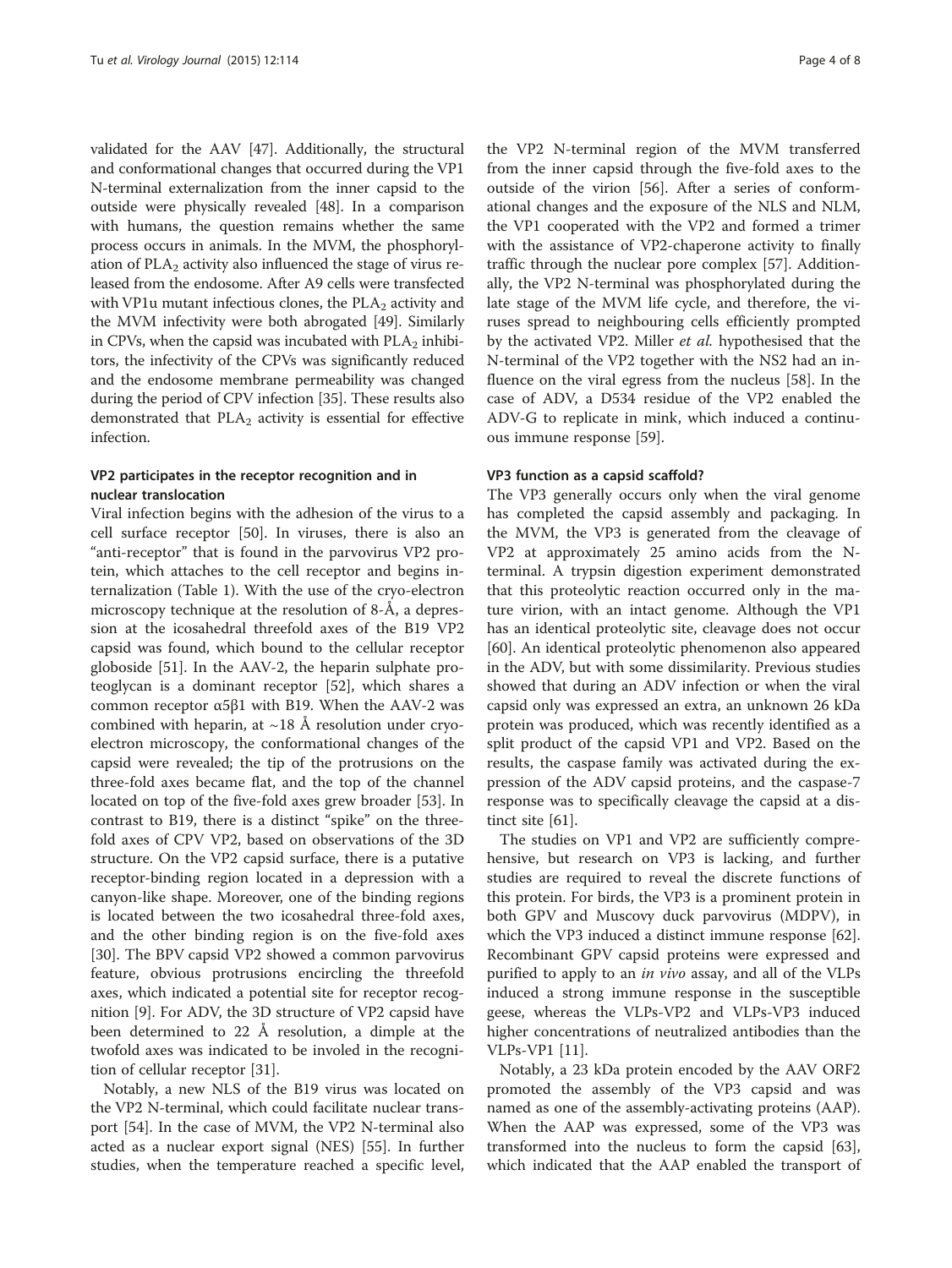$\overline{\phantom{0}}$ 

| Genus                 | Virus                          | Host                   | Cellular Receptor                                          | Invasion pathway                                               | Binding site                                                                  | Accession<br>number |
|-----------------------|--------------------------------|------------------------|------------------------------------------------------------|----------------------------------------------------------------|-------------------------------------------------------------------------------|---------------------|
| Amdoparvovirus        | Aleutian mink disease<br>virus | Mink                   | Sialic acid                                                |                                                                | A protrusions on threefold axes and<br>the wall of the dimples on twofold axe | M20036              |
| <b>Bocaparvovirus</b> | Bovine parvovirus              | Bovine                 | a2-3 O-linked sialic acid                                  | Clathrin-dependent endocytic pathway                           | $\overline{\phantom{a}}$                                                      | M14363              |
| Dependoparvovirus     | Adeno-associated<br>virus      | <b>Human</b>           | Heparan sufate proteoglycan,<br>sialic acid, aVβ5 integrin | Clathrin-dependent or independent<br>internalization           | $\sim$                                                                        |                     |
|                       | Goose parvovirus               | Goose, Muscovy<br>duck |                                                            |                                                                |                                                                               | U25749              |
| Erythroparvovirus     | Human parvovirus<br><b>B19</b> | Human                  | P antigen, a5 $\beta$ 1, ku80                              | Clathrin-dependent endocytic pathway                           | At depression of the three fold axis                                          | NC_000883           |
| Protoparvovirus       | Canine parvovirus              | Dogs, cats             | Transferrin receptor                                       | Clathrin-dependent endocytic pathway                           | A distinct "spike" on threefold axes                                          | EF011664            |
|                       | Minute virus of mice           | Rodents                | a2-3 and a2-8 N-linked<br>Sialic acid                      | Both clathrin- and lipid-raft mediated<br>endocytosis          | At the depression of twofold axes and<br>the floor of twofold axes depression | V01115              |
|                       | Porcine parvovirus             | Swine                  | a2-3 N- and O-linked<br>Sialic Acid                        | Macropinocytosis and Clathrin-dependent -<br>endocytic pathway |                                                                               | M38367              |
|                       | Mink enteritis virus           | Mink                   | Transferrin receptor                                       |                                                                |                                                                               | D00765              |

## <span id="page-4-0"></span>Table 1 The subfamily Parvovirinae: the interaction between the virus and the host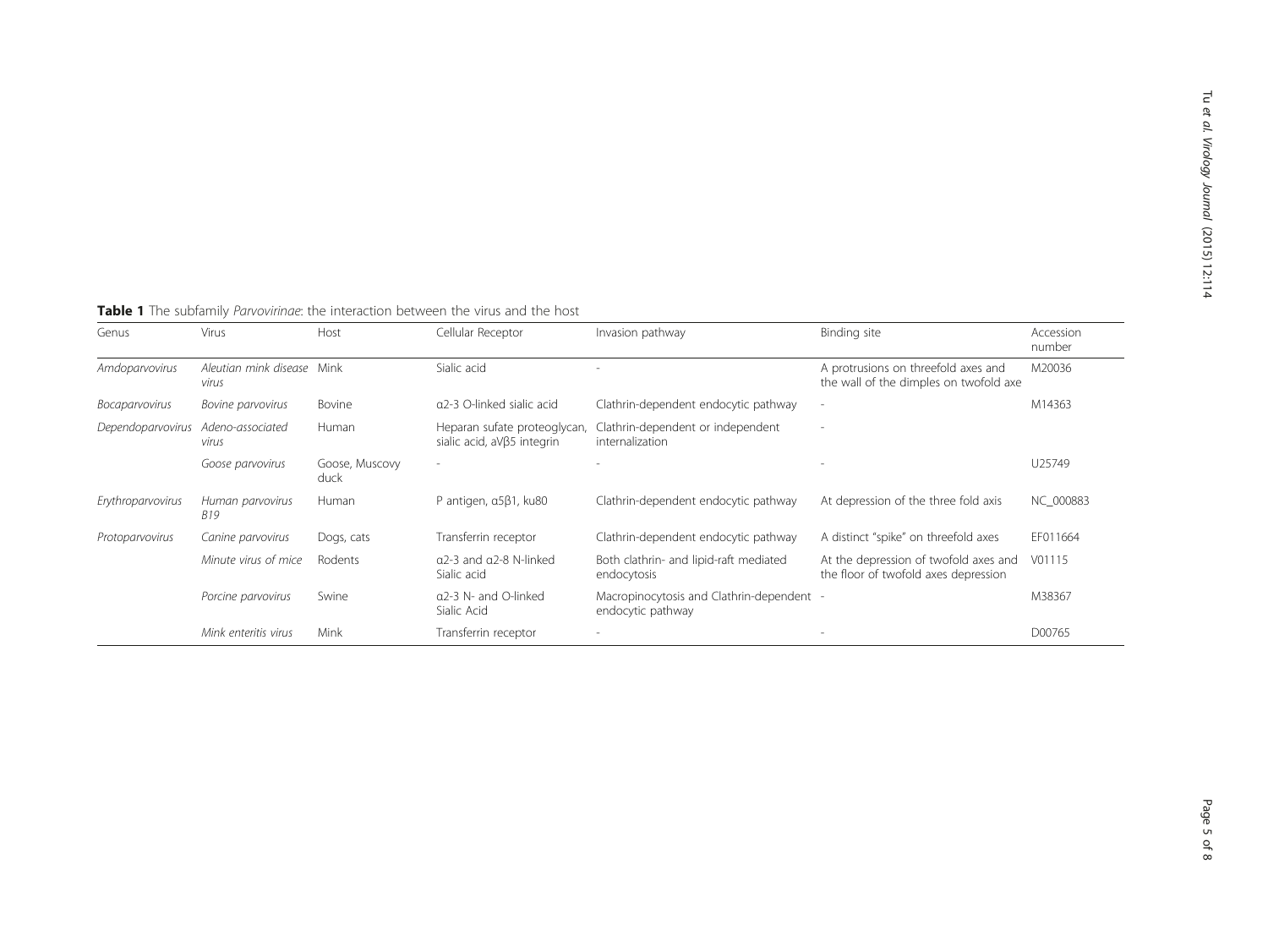VP proteins to the nucleoli and was required for the capsid package. The inference was that the VP3 was responsible for the capsid assembly and the virion stability. However, the role of VP3 in the parvovirus life cycle remains to be fully understood.

#### Applications of capsid proteins

For the viral capsid, engineers conducted a variety of innovations. Other viruses, for example, a non-enveloped virus in the Picornavirus family that causes foot-andmouth disease (FMD), have much in common with parvoviruses, and interference against the VP1 structural protein successfully produced a protective effect in both cells and suckling mice [\[64](#page-7-0)]. This result indicated that RNAi technology might provide a therapeutic measure to treat virus infection. In the parvoviruses, the dominant antigenic determinants are located on the capsid. Langeveld et al. used an immunofluorescent assay to analyse the B-cell epitopes on structural proteins and, based on this research, obtained the CPV polypeptide vaccine [[65\]](#page-7-0). Moreover, the VLPs-VP2 of the CPV expressed in Escherichia coli and inoculated in mice showed subtle differences between the native viruses and the VLPs in neutralizing antibody titres, in addition to the immune response of the T-cells [\[66\]](#page-7-0). The CPV VLPs shared properties closely with the native virus and could be profitable candidates for therapeutic vaccines. Furthermore, researchers used the relation between CPV and its cellular receptor TfR (also exist in human cells) to explore a potential nano-container for tumor targeting. In their study, the accessible lysines on the viral capsid were derivatized with dye molecules. After incubation with TfR expression or those that lacked the TfR expression cell lines, Researchers found that the internalization of the labelled CPV-VLPs was observed only in the TfR expression cell lines [\[67\]](#page-7-0), which indicated that the CPV-VLPs could act as a target delivery substance.

Adeno-associated viruses (AAVs) are nonpathogenic members of the Parvoviridae family. The last 10 years has witnessed a surge of studies on the use of AAVs as vectors. For example, a recombinant triple-tyrosine mutant AAV-2 vector significantly increased the efficiency of gene transduction, approximately three-fold compared with the wild type [[68\]](#page-7-0). Thus, we could minimize the therapeutic dose and produce a preferred level of protection. More recently, Giridhara et al. found that AAV vectors activated the NF-κB pathway, which suggested an application in gene therapy [[69\]](#page-7-0). Furthermore, Mirta et al. constructed a recombinant AAV capsid vector, which contained a fragment of a tumour-targeting sequence, and the modified mutant resulted in high transduction in tumour cells, but the transduction in 293 T cells was poorly induced. By contrast, the native AAV capsid was highly expressed in the 293 T cell lines,

and this altered tropism suggested a strategy to develop an in vivo-targeted vaccine [[70\]](#page-7-0).

#### Conclusions

Although the size and structure of the parvovirus capsid are simple, each component of the capsid performs a vital function in the life cycle of a virus. The components of the capsid participate in cellular recognition, the endosomal pathway and nuclear trafficking and even induce the immune response. In this review, we summarized the roles of the capsid in viral infection and also the potential applications of recombinant viral capsids in the treatment of disease. In the last several years, studies on the capsids of the parvoviruses have grown in number. Nevertheless, the exact function of the VP3 must be fully elucidated. Recently, many new virus strains were categorized into Parvoviridae after the revision of the family; however, the studies on these strains remain at the bioinformatics analysis stage. In the future, more functional-type research must be developed. Furthermore, the study of virus-host interactions remains a major challenge, and an understanding of the mechanisms of the interplay between the virus and the host will contribute to the development of future treatments. Additionally, the safety of the engineered vaccines requires consideration.

#### Abbreviations

PRRs: Pattern recognition receptors; VLP: virus-like particle; NS: Non-structural; VP: Viral particle; B19: Human parvovirus B19; AAV: Adeno-associated viruses; GPV: goose parvovirus; ORF: Open reading frames; ITR: Inverted terminal repeats; MVM: Minute virus of mice; CPV: Canine parvovirus; PPV: Porcine parvovirus; BPV: Bovine parvovirus; NLS: Nuclear localization signal: PLA2: Phospholipase A2; ADV: Aleutian mink disease virus; VP1u: VP1 Nterminal unique region; NLM: Nuclear localization motif; NPC: Nuclear pore complex.

#### Competing interests

The authors declare that they have no competing interests.

#### Authors' contributions

MT and FL developed the structural design of the review and drafted the manuscript. SC, MW and AC were involved in revising the manuscript critically for important intellectual content. All authors read and approved the final manuscript.

#### Acknowledgements

This work was funded by National Natural Science Foundation of China (31201891), Sichuan Provincial Cultivation Program for Leaders of Disciplines in Science (2012JQ0040), Major Project of Education Department in Sichuan Province (12ZA107), Specialized Research Fund for the Doctoral Program of Higher Education (No. 20125103120012), Innovative Research Team Program in Education Department of Sichuan Province (No.12TD005, 2013TD0015), National Science and Technology support program (No. 2015BAD12B05); National Special Fund for Agro-scientific Research in the Public Interest (No. 201003012, and China Agricultural Research System (CARS-43-8).

#### Author details

<sup>1</sup>Institute of Preventive Veterinary Medicine, Sichuan Agricultural University Wenjiang District, Chengdu City, Sichuan Province 611130, China. <sup>2</sup>Avian Disease Research Center, College of Veterinary Medicine of Sichuan Agricultural University, Wenjiang District, Chengdu City, Sichuan Province 611130, China. <sup>3</sup> Key Laboratory of Animal Disease and Human Health of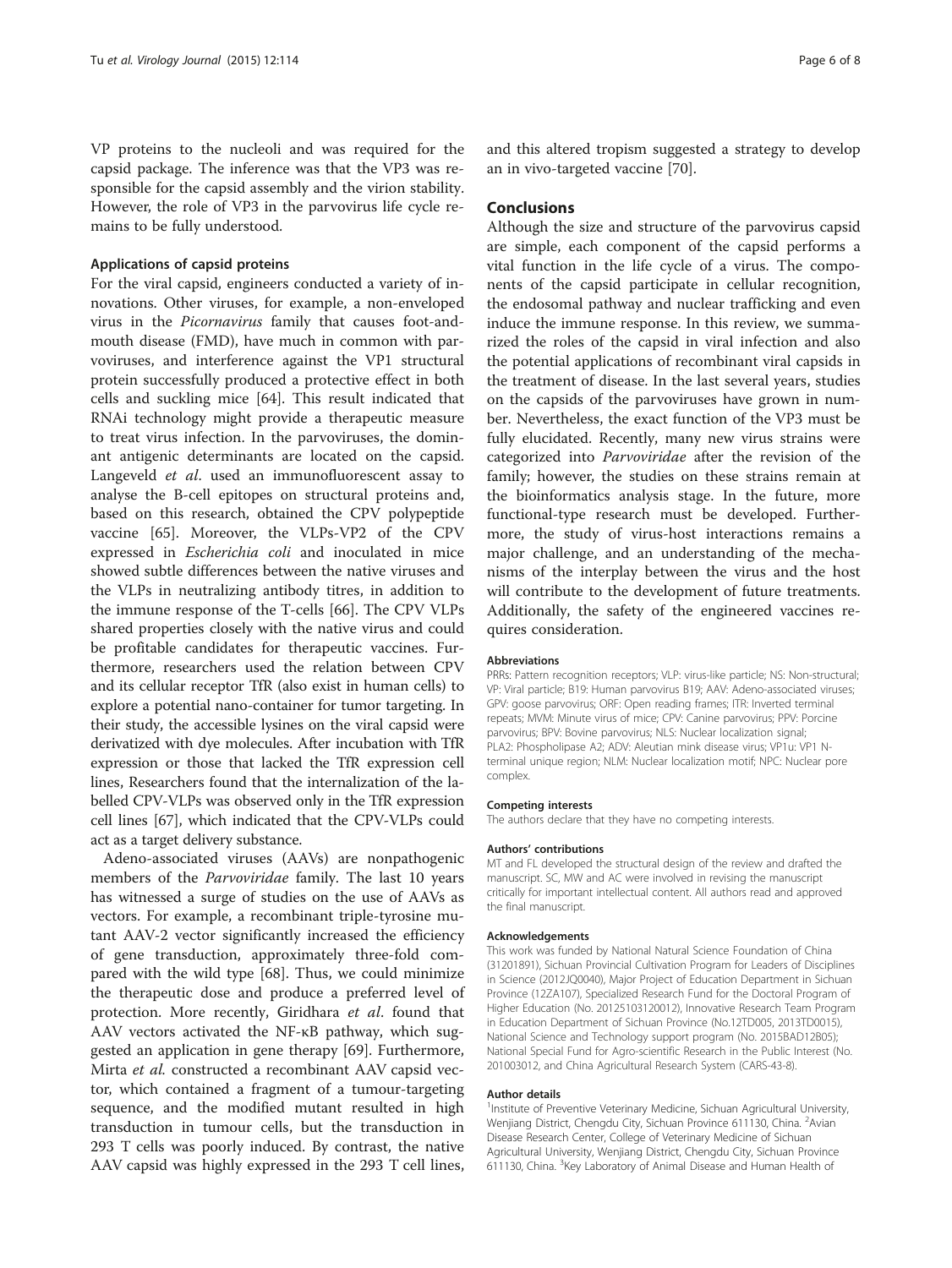<span id="page-6-0"></span>Sichuan Province, Sichuan Agricultural University, Wenjiang District, Chengdu City, Sichuan Province 611130, China.

#### Received: 7 April 2015 Accepted: 15 July 2015 Published online: 04 August 2015

#### References

- 1. Buller RM, Janik JE, Sebring ED, Rose JA. Herpes simplex virus types 1 and 2 completely help adenovirus-associated virus replication. J Virol. 1981;40(1):241–7.
- 2. Geoffroy MC, Salvetti A. Helper functions required for wild type and recombinant adeno-associated virus growth. Curr Gene Ther. 2005;5(3):265–71.
- 3. Cotmore SF, Agbandje-McKenna M, Chiorini JA, Mukha DV, Pintel DJ, Qiu J, et al. The family Parvoviridae. Arch Virol. 2014;159(5):1239–47. doi:[10.1007/](http://dx.doi.org/10.1007/s00705-013-1914-1) [s00705-013-1914-1.](http://dx.doi.org/10.1007/s00705-013-1914-1)
- 4. Lehmann HW, Kuhner L, Beckenlehner K, Muller-Godeffroy E, Heide KG, Kuster RM, et al. Chronic human parvovirus B19 infection in rheumatic disease of childhood and adolescence. J Clin Virol. 2002;25(2):135–43.
- 5. De Jong EP, de Haan TR, Kroes AC, Beersma MF, Oepkes D, Walther FJ. Parvovirus B19 infection in pregnancy. J Clin Virol. 2006;36(1):1–7. doi[:10.1016/j.jcv.2006.01.004.](http://dx.doi.org/10.1016/j.jcv.2006.01.004)
- 6. Gao G, Vandenberghe LH, Alvira MR, Lu Y, Calcedo R, Zhou X, et al. Clades of Adeno-associated viruses are widely disseminated in human tissues. J Virol. 2004;78(12):6381–8. doi:[10.1128/JVI.78.12.6381-6388.2004.](http://dx.doi.org/10.1128/JVI.78.12.6381-6388.2004)
- 7. Decaro N, Buonavoglia C. Canine parvovirus—a review of epidemiological and diagnostic aspects, with emphasis on type 2c. Vet Microbiol. 2012;155(1):1–12.
- 8. Brown KE, Green SW, Young NS. Goose parvovirus—an autonomous member of the dependovirus genus? Virology. 1995;210(2):283–91.
- 9. Kailasan S, Halder S, Gurda B, Bladek H, Chipman PR, McKenna R, et al. Structure of an enteric pathogen, bovine parvovirus. J Virol. 2015;89(5):2603–14. doi[:10.1128/JVI.03157-14](http://dx.doi.org/10.1128/JVI.03157-14).
- 10. Antonis AF, Bruschke CJ, Rueda P, Maranga L, Casal JI, Vela C, et al. A novel recombinant virus-like particle vaccine for prevention of porcine parvovirusinduced reproductive failure. Vaccine. 2006;24(26):5481–90. doi:[10.1016.](http://dx.doi.org/10.1016)
- 11. Ju H, Wei N, Wang Q, Wang C, Jing Z, Guo L, et al. Goose parvovirus structural proteins expressed by recombinant baculoviruses self-assemble into virus-like particles with strong immunogenicity in goose. BBRC. 2011;409(1):131–6.
- 12. Babkin IV, Tyumentsev AI, Tikunov AY, Zhirakovskaia EV, Netesov SV, Tikunova NV. A study of the human bocavirus replicative genome structures. Virus Res. 2015;195:196–202. doi[:10.1016/j.virusres 2014.10.019](http://dx.doi.org/10.1016/j.virusres%202014.10.019).
- 13. Jiang YH, Xiao CT, Yin SH, Gerber PF, Halbur PG, Opriessnig T. High prevalence and genetic diversity of porcine bocaviruses in pigs in the USA, and identification of multiple novel porcine bocaviruses. J Gen Virol. 2014;95(Pt 2):453–65. doi:[10.1099/vir.0.057042-0](http://dx.doi.org/10.1099/vir.0.057042-0).
- 14. Kapoor A, Mehta N, Dubovi EJ, Simmonds P, Govindasamy L, Medina JL, et al. Characterization of novel canine bocaviruses and their association with respiratory disease. J Gen Virol. 2012;93(Pt 2):341–6. doi[:10.1099/vir.0.036624-0.](http://dx.doi.org/10.1099/vir.0.036624-0)
- 15. Li L, Shan T, Wang C, Cote C, Kolman J, Onions D, et al. The fecal viral flora of California sea lions. J Virol. 2011;85(19):9909–17. doi[:10.1128/JVI.05026-11.](http://dx.doi.org/10.1128/JVI.05026-11)
- 16. Nuesch JP, Rommelaere J. NS1 interaction with CKII alpha: novel protein complex mediating parvovirus-induced cytotoxicity. J Virol. 2006;80(10):4729–39. doi:[10.1128/JVI.80.10.4729-4739.2006.](http://dx.doi.org/10.1128/JVI.80.10.4729-4739.2006)
- 17. Poole BD, Zhou J, Grote A, Schiffenbauer A, Naides SJ. Apoptosis of liver-derived cells induced by parvovirus B19 nonstructural protein. J Virol. 2006;80(8):4114–21. doi[:10.1128/JVI.80.8.4114-4121.2006.](http://dx.doi.org/10.1128/JVI.80.8.4114-4121.2006)
- 18. Moffatt S, Tanaka N, Tada K, Nose M, Nakamura M, Muraoka O, et al. A cytotoxic nonstructural protein, NS1, of human parvovirus B19 induces activation of interleukin-6 gene expression. J Virol. 1996;70(12):8485–91.
- 19. Kaufmann B, Simpson AA, Rossmann MG. The structure of human parvovirus B19. PNAS. 2004;101(32):11628–33.
- 20. Walters RW, Agbandje-McKenna M, Bowman VD, Moninger TO, Olson NH, Seiler M, et al. Structure of adeno-associated virus serotype 5. J Virol. 2004;78(7):3361–71.
- 21. Xie Q, Lerch TF, Meyer NL, Chapman MS. Structure-function analysis of receptor-binding in adeno-associated virus serotype 6 (AAV-6). Virology. 2011;420(1):10–9. doi[:10.1016/j.virol.2011.08.011.](http://dx.doi.org/10.1016/j.virol.2011.08.011)
- 22. Nam HJ, Lane MD, Padron E, Gurda B, McKenna R, Kohlbrenner E, et al. Structure of adeno-associated virus serotype 8, a gene therapy vector. J Virol. 2007;81(22):12260–71. doi[:10.1128/JVI.01304-07](http://dx.doi.org/10.1128/JVI.01304-07).
- 23. Padron E, Bowman V, Kaludov N, Govindasamy L, Levy H, Nick P, et al. Structure of adeno-associated virus type 4. J Virol. 2005;79(8):5047–58. doi[:10.1128/JVI.79.8.5047-5058.2005.](http://dx.doi.org/10.1128/JVI.79.8.5047-5058.2005)
- 24. Quesada O, Gurda B, Govindasamy L, McKenna R, Kohlbrenner E, Aslanidi G, et al. Production, purification and preliminary X-ray crystallographic studies of adeno-associated virus serotype 7. Acta Crystallogr Sect F: Struct Biol Cryst Commun. 2007;63(Pt 12):1073–6. doi:[10.1107/](http://dx.doi.org/10.1107/S1744309107060289) [S1744309107060289](http://dx.doi.org/10.1107/S1744309107060289).
- 25. Mitchell M, Nam HJ, Carter A, McCall A, Rence C, Bennett A, et al. Production, purification and preliminary X-ray crystallographic studies of adeno-associated virus serotype 9. Acta Crystallogr Sect F: Struct Biol Cryst Commun. 2009;65(Pt 7):715–8. doi:[10.1107/S1744309109021460.](http://dx.doi.org/10.1107/S1744309109021460)
- 26. Miller EB, Gurda-Whitaker B, Govindasamy L, McKenna R, Zolotukhin S, Muzyczka N, et al. Production, purification and preliminary X-ray crystallographic studies of adeno-associated virus serotype 1. Acta Crystallogr Sect F: Struct Biol Cryst Commun. 2006;62(Pt 12):1271–4. doi[:10.1107/S1744309106048184.](http://dx.doi.org/10.1107/S1744309106048184)
- 27. Xie Q, Bu W, Bhatia S, Hare J, Somasundaram T, Azzi A, et al. The atomic structure of adeno-associated virus (AAV-2), a vector for human gene therapy. PNAS. 2002;99(16):10405–10.
- 28. Agbandje-McKenna M, Llamas-Saiz AL, Wang F, Tattersall P, Rossmann MG. Functional implications of the structure of the murine parvovirus, minute virus of mice. Structure. 1998;6(11):1369–81.
- 29. Organtini LJ, Allison AB, Lukk T, Parrish CR, Hafenstein S. Global displacement of canine parvovirus by a host-adapted variant: structural comparison between pandemic viruses with distinct host ranges. J Virol. 2015;89(3):1909–12. doi[:10.1128/JVI.02611-14](http://dx.doi.org/10.1128/JVI.02611-14).
- 30. Tsao J, Chapman MS, Agbandje M, Keller W, Smith K, Wu H, et al. The threedimensional structure of canine parvovirus and its functional implications. Science. 1991;251(5000):1456–64.
- 31. McKenna R, Olson NH, Chipman PR, Baker TS, Booth TF, Christensen J, et al. Three-dimensional structure of Aleutian mink disease parvovirus: implications for disease pathogenicity. J Virol. 1999;73(8):6882–91.
- 32. Vihinen-Ranta M, Wang D, Weichert WS, Parrish CR. The VP1 N-terminal sequence of canine parvovirus affects nuclear transport of capsids and efficient cell infection. J Virol. 2002;76(4):1884–91.
- 33. Mani B, Baltzer C, Valle N, Almendral JM, Kempf C, Ros C. Low pHdependent endosomal processing of the incoming parvovirus minute virus of mice virion leads to externalization of the VP1 N-terminal sequence (N-VP1), N-VP2 cleavage, and uncoating of the full-length genome. J Virol. 2006;80(2):1015–24. doi[:10.1128/JVI.80.2.1015-1024.2006.](http://dx.doi.org/10.1128/JVI.80.2.1015-1024.2006)
- 34. Ros C, Gerber M, Kempf C. Conformational changes in the VP1-unique region of native human parvovirus B19 lead to exposure of internal sequences that play a role in virus neutralization and infectivity. J Virol. 2006;80(24):12017–24.
- 35. Suikkanen S, Antila M, Jaatinen A, Vihinen-Ranta M, Vuento M. Release of canine parvovirus from endocytic vesicles. Virology. 2003;316(2):267–80.
- 36. Lombardo E, Ramirez JC, Garcia J, Almendral JM. Complementary roles of multiple nuclear targeting signals in the capsid proteins of the parvovirus minute virus of mice during assembly and onset of infection. J Virol. 2002;76(14):7049–59.
- 37. Sonntag F, Bleker S, Leuchs B, Fischer R, Kleinschmidt JA. Adeno-associated virus type 2 capsids with externalized VP1/VP2 trafficking domains are generated prior to passage through the cytoplasm and are maintained until uncoating occurs in the nucleus. J Virol. 2006;80(22):11040–54. doi[:10.1128/](http://dx.doi.org/10.1128/JVI.01056-06) [JVI.01056-06](http://dx.doi.org/10.1128/JVI.01056-06).
- 38. Quattrocchi S, Ruprecht N, Bonsch C, Bieli S, Zurcher C, Boller K, et al. Characterization of the early steps of human parvovirus B19 infection. J Virol. 2012;86(17):9274–84. doi[:10.1128/JVI.01004-12.](http://dx.doi.org/10.1128/JVI.01004-12)
- 39. Bonsch C, Zuercher C, Lieby P, Kempf C, Ros C. The globoside receptor triggers structural changes in the B19 virus capsid that facilitate virus internalization. J Virol. 2010;84(22):11737–46. doi:[10.1128/JVI.01143-10.](http://dx.doi.org/10.1128/JVI.01143-10)
- 40. Leisi R, Ruprecht N, Kempf C, Ros C. Parvovirus B19 Uptake Is a Highly Selective Process Controlled by VP1u, a Novel Determinant of Viral Tropism. J Virol. 2013;87(24):13161–7.
- 41. Vihinen-Ranta M, Kakkola L, Kalela A, Vilja P, Vuento M. Characterization of a nuclear localization signal of canine parvovirus capsid proteins. Eur J Biochem. 1997;250(2):389–94.
- 42. Boisvert M, Bouchard-Levesque V, Fernandes S, Tijssen P. Classic nuclear localization signals and a novel nuclear localization motif are required for